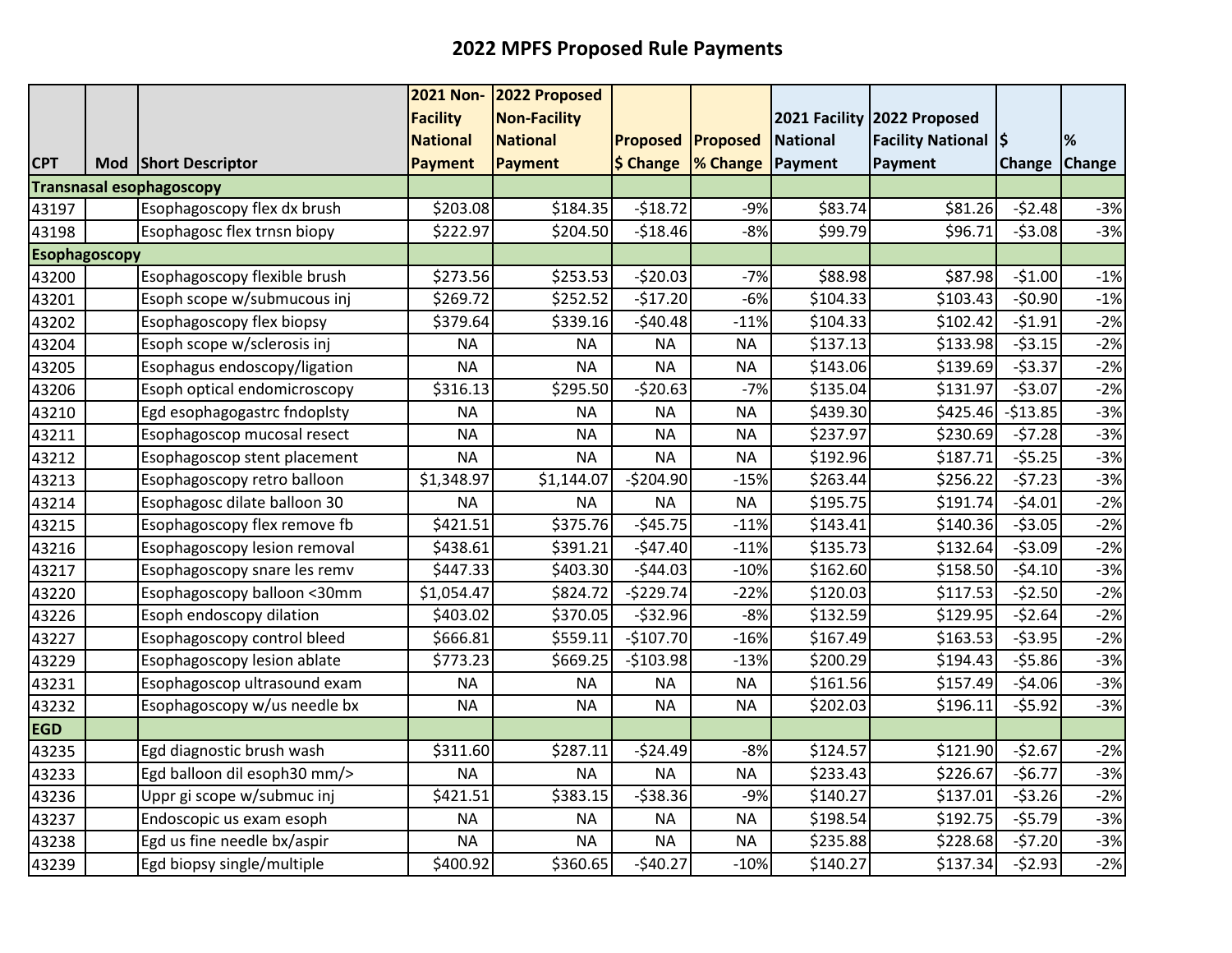|             |     |                              | <b>2021 Non-</b> | 2022 Proposed       |                 |           |                 |                             |               |               |
|-------------|-----|------------------------------|------------------|---------------------|-----------------|-----------|-----------------|-----------------------------|---------------|---------------|
|             |     |                              | <b>Facility</b>  | <b>Non-Facility</b> |                 |           |                 | 2021 Facility 2022 Proposed |               |               |
|             |     |                              | <b>National</b>  | <b>National</b>     | <b>Proposed</b> | Proposed  | <b>National</b> | <b>Facility National S</b>  |               | %             |
| <b>CPT</b>  | Mod | <b>Short Descriptor</b>      | <b>Payment</b>   | Payment             | \$ Change       | % Change  | Payment         | Payment                     | <b>Change</b> | <b>Change</b> |
| 43240       |     | Egd w/transmural drain cyst  | <b>NA</b>        | <b>NA</b>           | <b>NA</b>       | <b>NA</b> | \$397.43        | \$384.16                    | $-513.28$     | $-3%$         |
| 43241       |     | Egd tube/cath insertion      | <b>NA</b>        | <b>NA</b>           | <b>NA</b>       | <b>NA</b> | \$144.11        | \$140.70                    | $-53.41$      | $-2%$         |
| 43242       |     | Egd us fine needle bx/aspir  | <b>NA</b>        | <b>NA</b>           | <b>NA</b>       | <b>NA</b> | \$266.23        | \$258.57                    | $-57.67$      | $-3%$         |
| 43243       |     | Egd injection varices        | <b>NA</b>        | <b>NA</b>           | <b>NA</b>       | <b>NA</b> | \$240.41        | \$233.38                    | $-57.03$      | $-3%$         |
| 43244       |     | Egd varices ligation         | <b>NA</b>        | <b>NA</b>           | <b>NA</b>       | <b>NA</b> | \$248.44        | \$241.10                    | $-57.33$      | $-3%$         |
| 43245       |     | Egd dilate stricture         | \$646.92         | \$560.11            | $-586.80$       | $-13%$    | \$179.35        | \$173.94                    | $-55.41$      | $-3%$         |
| 43246       |     | Egd place gastrostomy tube   | <b>NA</b>        | <b>NA</b>           | <b>NA</b>       | <b>NA</b> | \$203.43        | \$198.46                    | $-54.97$      | $-2%$         |
| 43247       |     | Egd remove foreign body      | \$404.76         | \$371.73            | $-533.03$       | $-8%$     | \$179.70        | \$174.62                    | $-55.08$      | $-3%$         |
| 43248       |     | Egd guide wire insertion     | \$433.02         | \$397.59            | $-535.44$       | $-8%$     | \$168.53        | \$164.54                    | $-53.99$      | $-2%$         |
| 43249       |     | Esoph egd dilation <30 mm    | \$1,202.07       | \$991.28            | $-5210.79$      | $-18%$    | \$155.97        | \$152.12                    | $-53.85$      | $-2%$         |
| 43250       |     | Egd cautery tumor polyp      | \$482.92         | \$432.17            | $-550.75$       | $-11%$    | \$173.77        | \$168.57                    | $-55.20$      | $-3%$         |
| 43251       |     | Egd remove lesion snare      | \$528.28         | \$472.47            | $-555.81$       | $-11%$    | \$198.89        | \$193.09                    | $-55.81$      | $-3%$         |
| 43252       |     | Egd optical endomicroscopy   | \$354.51         | \$332.11            | $-522.41$       | $-6%$     | \$170.98        | \$166.56                    | $-54.42$      | $-3%$         |
| 43253       |     | Egd us transmural injxn/mark | <b>NA</b>        | <b>NA</b>           | <b>NA</b>       | <b>NA</b> | \$266.23        | \$258.57                    | $-57.67$      | $-3%$         |
| 43254       |     | Egd endo mucosal resection   | <b>NA</b>        | <b>NA</b>           | <b>NA</b>       | <b>NA</b> | \$273.91        | \$265.95                    | $-57.96$      | $-3%$         |
| 43255       |     | Egd control bleeding any     | \$700.30         | \$591.01            | $-$109.30$      | $-16%$    | \$203.43        | \$197.45                    | $-55.98$      | $-3%$         |
| 43257       |     | Egd w/thrml txmnt gerd       | <b>NA</b>        | <b>NA</b>           | <b>NA</b>       | <b>NA</b> | \$235.53        | \$230.36                    | $-55.17$      | $-2%$         |
| 43259       |     | Egd us exam duodenum/jejunum | <b>NA</b>        | <b>NA</b>           | <b>NA</b>       | <b>NA</b> | \$229.25        | \$222.30                    | $-56.95$      | $-3%$         |
| 43266       |     | Egd endoscopic stent place   | <b>NA</b>        | <b>NA</b>           | <b>NA</b>       | <b>NA</b> | \$220.87        | \$215.25                    | $-55.63$      | $-3%$         |
| 43270       |     | Egd lesion ablation          | \$790.68         | \$689.06            | $-$101.62$      | $-13%$    | \$227.85        | \$221.29                    | $-56.56$      | $-3%$         |
| <b>ERCP</b> |     |                              |                  |                     |                 |           |                 |                             |               |               |
| 43260       |     | Ercp w/specimen collection   | <b>NA</b>        | <b>NA</b>           | <b>NA</b>       | <b>NA</b> | \$327.30        | $$316.66$ -\$10.64          |               | $-3%$         |
| 43261       |     | Endo cholangiopancreatograph | <b>NA</b>        | <b>NA</b>           | <b>NA</b>       | <b>NA</b> | \$343.35        | \$331.77                    | $-511.58$     | $-3%$         |
| 43262       |     | Endo cholangiopancreatograph | <b>NA</b>        | <b>NA</b>           | <b>NA</b>       | <b>NA</b> | \$362.54        | \$350.58                    | $-511.96$     | $-3%$         |
| 43263       |     | Ercp sphincter pressure meas | <b>NA</b>        | <b>NA</b>           | <b>NA</b>       | <b>NA</b> | \$362.54        | \$349.23                    | $-513.31$     | $-4%$         |
| 43264       |     | Ercp remove duct calculi     | <b>NA</b>        | <b>NA</b>           | <b>NA</b>       | <b>NA</b> | \$369.52        | \$356.96                    | $-512.56$     | $-3%$         |
| 43265       |     | Ercp lithotripsy calculi     | <b>NA</b>        | <b>NA</b>           | <b>NA</b>       | <b>NA</b> | \$440.00        | \$424.12                    | $-$15.89$     | $-4%$         |
| 43273       |     | Endoscopic pancreatoscopy    | <b>NA</b>        | <b>NA</b>           | <b>NA</b>       | <b>NA</b> | \$121.78        | \$116.19                    | $-55.59$      | $-5%$         |
| 43274       |     | Ercp duct stent placement    | <b>NA</b>        | <b>NA</b>           | <b>NA</b>       | <b>NA</b> | \$470.01        | \$452.66                    | $-517.35$     | $-4%$         |
| 43275       |     | Ercp remove forgn body duct  | <b>NA</b>        | <b>NA</b>           | <b>NA</b>       | <b>NA</b> | \$382.08        | \$369.04                    | $-513.04$     | $-3%$         |
| 43276       |     | Ercp stent exchange w/dilate | <b>NA</b>        | <b>NA</b>           | <b>NA</b>       | <b>NA</b> | \$489.20        | $$471.46$ -\$17.74          |               | $-4%$         |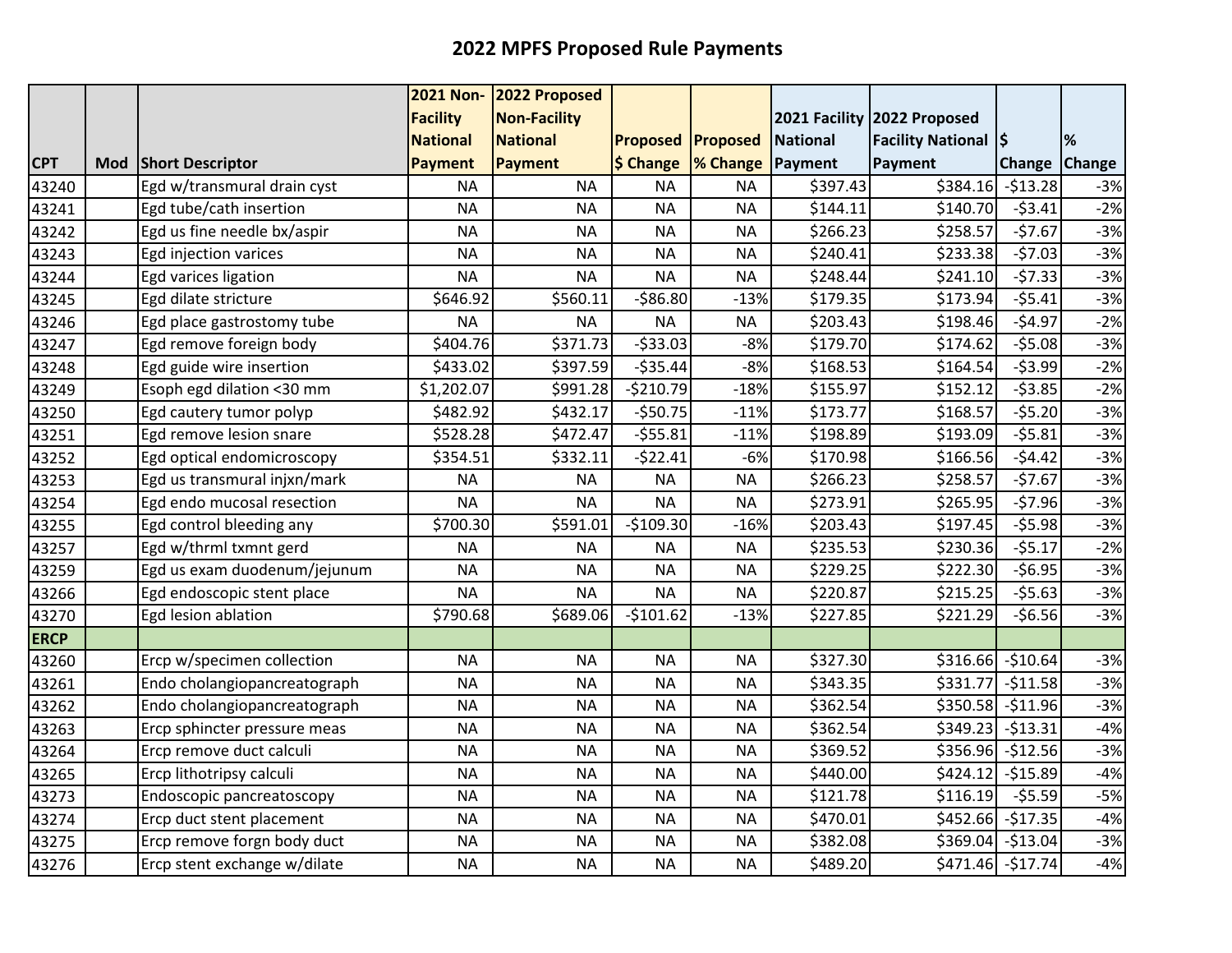|                             |    |                                   | <b>2021 Non-</b> | 2022 Proposed       |                          |           |                 |                             |           |               |
|-----------------------------|----|-----------------------------------|------------------|---------------------|--------------------------|-----------|-----------------|-----------------------------|-----------|---------------|
|                             |    |                                   | <b>Facility</b>  | <b>Non-Facility</b> |                          |           |                 | 2021 Facility 2022 Proposed |           |               |
|                             |    |                                   | <b>National</b>  | <b>National</b>     | <b>Proposed Proposed</b> |           | <b>National</b> | <b>Facility National S</b>  |           | %             |
| <b>CPT</b>                  |    | Mod Short Descriptor              | <b>Payment</b>   | Payment             | \$ Change                | % Change  | Payment         | Payment                     | Change    | <b>Change</b> |
| 43277                       |    | Ercp ea duct/ampulla dilate       | <b>NA</b>        | <b>NA</b>           | <b>NA</b>                | <b>NA</b> | \$384.17        | \$370.72                    | $-513.45$ | $-4%$         |
| 43278                       |    | Ercp lesion ablate w/dilate       | <b>NA</b>        | <b>NA</b>           | <b>NA</b>                | <b>NA</b> | \$438.96        | \$423.44]                   | $-515.51$ | $-4%$         |
| <b>GI Endoscopy surgery</b> |    |                                   |                  |                     |                          |           |                 |                             |           |               |
| 434XX                       |    | Lower esophageal myotomy (POEM)   | <b>NA</b>        | <b>NA</b>           | <b>NA</b>                | <b>NA</b> | <b>NA</b>       | \$792.82                    | <b>NA</b> | <b>NA</b>     |
|                             |    | <b>Small bowel endoscopy</b>      |                  |                     |                          |           |                 |                             |           |               |
| 44360                       |    | Small bowel endoscopy             | <b>NA</b>        | <b>NA</b>           | <b>NA</b>                | <b>NA</b> | \$145.50        | \$142.38                    | $-53.13$  | $-2%$         |
| 44361                       |    | Small bowel endoscopy/biopsy      | <b>NA</b>        | <b>NA</b>           | <b>NA</b>                | <b>NA</b> | \$161.21        | \$156.82                    | $-54.39$  | $-3%$         |
| 44363                       |    | S bowel endoscope/foreign body    | <b>NA</b>        | <b>NA</b>           | <b>NA</b>                | <b>NA</b> | \$194.35        | \$188.72                    | $-55.63$  | $-3%$         |
| 44364                       |    | Small bowel endoscopy/snare       | <b>NA</b>        | <b>NA</b>           | <b>NA</b>                | <b>NA</b> | \$207.27        | \$201.14                    | $-56.12$  | $-3%$         |
| 44365                       |    | S bowel endoscope/hot biopsy      | <b>NA</b>        | <b>NA</b>           | <b>NA</b>                | <b>NA</b> | \$184.58        | \$179.65                    | $-54.93$  | $-3%$         |
| 44366                       |    | S bowel endoscope/ctrl bleeding   | <b>NA</b>        | <b>NA</b>           | <b>NA</b>                | <b>NA</b> | \$243.20        | \$236.07                    | $-57.14$  | $-3%$         |
| 44369                       |    | Small bowel endoscopy/ablate      | <b>NA</b>        | <b>NA</b>           | <b>NA</b>                | <b>NA</b> | \$249.14        | \$241.44                    | $-57.70$  | $-3%$         |
| 44370                       |    | Small bowel endoscopy/stent       | <b>NA</b>        | <b>NA</b>           | <b>NA</b>                | <b>NA</b> | \$269.72        | \$263.27                    | $-56.46$  | $-2%$         |
| 44372                       |    | S bowel endoscope/place J-tube    | <b>NA</b>        | <b>NA</b>           | <b>NA</b>                | <b>NA</b> | \$242.86        | \$236.07                    | $-56.79$  | $-3%$         |
| 44373                       |    | S bowel endoscope/convert J-tube  | <b>NA</b>        | <b>NA</b>           | <b>NA</b>                | <b>NA</b> | \$195.05        | \$190.06                    | $-54.99$  | $-3%$         |
| 44376                       |    | S bowel endoscopy, enteroscopy    | <b>NA</b>        | <b>NA</b>           | <b>NA</b>                | <b>NA</b> | \$287.87        | \$279.05                    | $-58.82$  | $-3%$         |
| 44377                       |    | S bowel endoscopy, enteroscopy/bx | <b>NA</b>        | <b>NA</b>           | <b>NA</b>                | <b>NA</b> | \$303.22        | \$293.49                    | $-59.73$  | $-3%$         |
| 44378                       |    | S bowel endoscope/ctrl bleeding   | <b>NA</b>        | <b>NA</b>           | <b>NA</b>                | <b>NA</b> | \$390.10        | \$377.10                    | $-513.00$ | $-3%$         |
| 44379                       |    | S bowel endoscope, entero/stent   | <b>NA</b>        | <b>NA</b>           | <b>NA</b>                | <b>NA</b> | \$414.53        | \$401.28                    | $-513.25$ | $-3%$         |
|                             |    | <b>Ileoscopy through stoma</b>    |                  |                     |                          |           |                 |                             |           |               |
| 44380                       |    | Ileoscopy thru stoma              | \$206.57         | \$189.39            | $-517.18$                | $-8%$     | \$57.22         | \$57.09                     | $-50.14$  | 0%            |
| 44381                       |    | Small bowel endoscopy br/wa       | \$1,082.04       | \$878.79            | $-5203.25$               | $-19%$    | \$84.79         | \$83.61                     | $-51.18$  | $-1%$         |
| 44382                       |    | Ileoscopy thru stoma/biopsy       | \$320.32         | \$284.42            | $-535.90$                | $-11%$    | \$74.67         | \$73.54                     | $-51.13$  | $-2%$         |
| 44384                       |    | Small bowel endoscopy             | <b>NA</b>        | <b>NA</b>           | <b>NA</b>                | <b>NA</b> | \$156.67        | \$153.12                    | $-53.55$  | $-2%$         |
| <b>Pouchoscopy</b>          |    |                                   |                  |                     |                          |           |                 |                             |           |               |
| 44385                       |    | Endoscopy of bowel pouch          | \$224.71         | \$208.53            | $-$16.18$                | $-7%$     | \$72.93         | \$72.53                     | $-50.39$  | $-1%$         |
| 44386                       |    | Endoscopy bowel pouch/biop        | \$332.88         | \$296.85            | $-536.03$                | $-11%$    | \$90.02         | \$88.65                     | $-51.37$  | $-2%$         |
|                             |    | <b>Colonoscopy through stoma</b>  |                  |                     |                          |           |                 |                             |           |               |
| 44388                       |    | C-stoma                           | \$331.48         | \$308.94            | $-522.55$                | $-7%$     | \$159.11        | \$154.80                    | $-54.31$  | $-3%$         |
| 44388                       | 53 | C-stoma                           | \$165.74         | \$154.47            | $-511.27$                | $-7%$     | \$79.21         | \$77.57                     | $-51.64$  | $-2%$         |
| 44389                       |    | C-stoma with biopsy               | \$437.21         | \$396.24            | $-540.97$                | $-9%$     | \$174.81        | \$169.91                    | $-54.90$  | $-3%$         |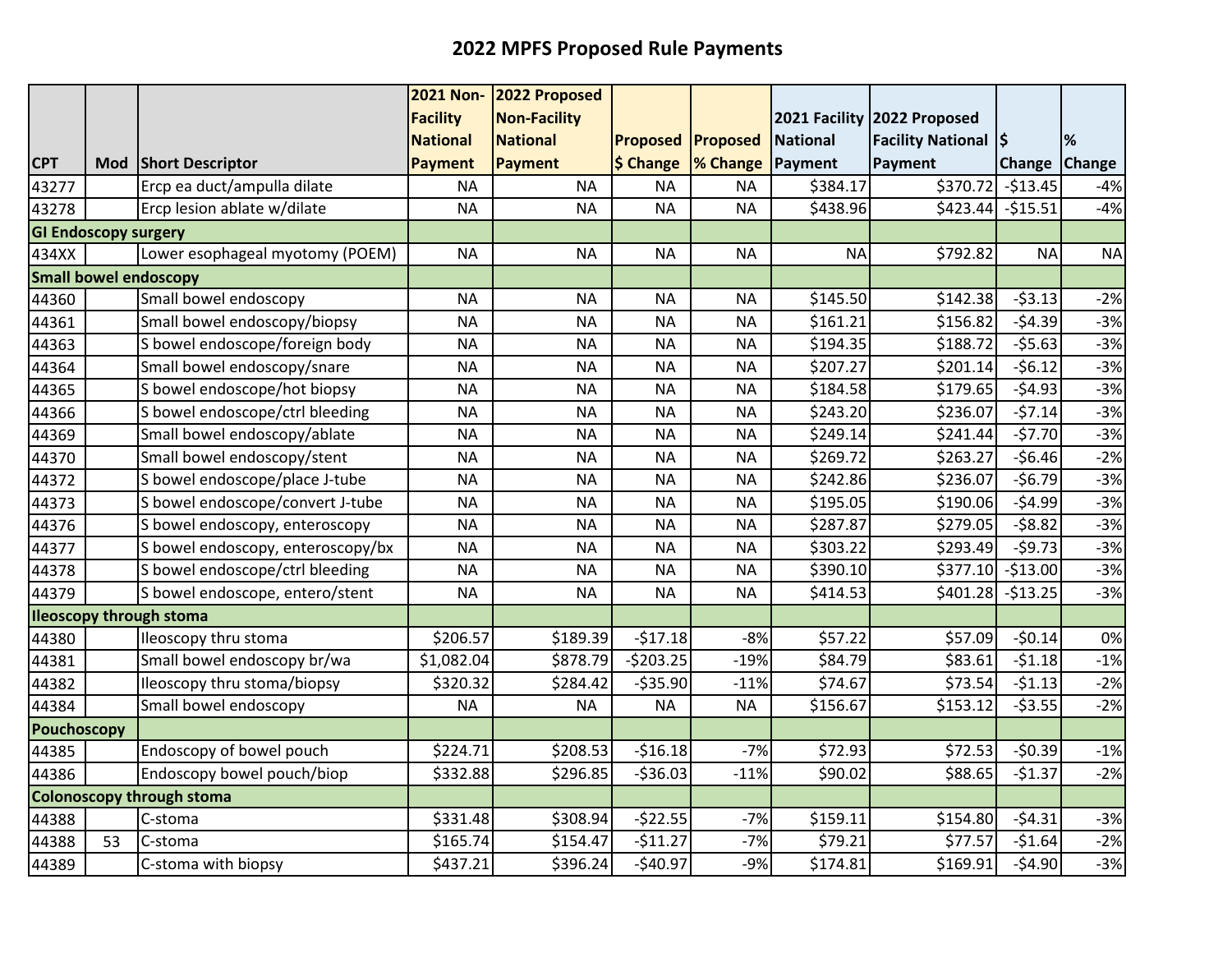|                    |            |                             | <b>2021 Non-</b> | 2022 Proposed       |                 |           |                 |                             |               |               |
|--------------------|------------|-----------------------------|------------------|---------------------|-----------------|-----------|-----------------|-----------------------------|---------------|---------------|
|                    |            |                             | <b>Facility</b>  | <b>Non-Facility</b> |                 |           |                 | 2021 Facility 2022 Proposed |               |               |
|                    |            |                             | <b>National</b>  | <b>National</b>     | <b>Proposed</b> | Proposed  | <b>National</b> | <b>Facility National S</b>  |               | %             |
| <b>CPT</b>         | <b>Mod</b> | <b>Short Descriptor</b>     | <b>Payment</b>   | Payment             | \$ Change       | % Change  | Payment         | Payment                     | <b>Change</b> | <b>Change</b> |
| 44390              |            | C-stoma for foreign body    | \$425.70         | \$393.56            | $-532.14$       | $-8%$     | \$213.55        | \$206.85                    | $-56.69$      | $-3%$         |
| 44391              |            | C-stoma for bleeding        | \$713.91         | \$607.13            | $-$106.79$      | $-15%$    | \$233.78        | \$227.67                    | $-56.11$      | $-3%$         |
| 44392              |            | C-stoma & polypectomy       | \$404.76         | \$376.77            | $-527.99$       | $-7%$     | \$201.68        | \$197.45                    | $-54.23$      | $-2%$         |
| 44394              |            | C-stoma w/snare             | \$461.98         | \$426.47            | $-535.52$       | $-8%$     | \$228.55        | \$223.31                    | $-55.24$      | $-2%$         |
| 44401              |            | C-stoma with ablation       | \$2,869.26       | \$2,236.43          | $-5632.83$      | $-22%$    | \$245.65        | \$238.42                    | $-57.23$      | $-3%$         |
| 44402              |            | C-stoma w/stent plcmt       | <b>NA</b>        | <b>NA</b>           | <b>NA</b>       | <b>NA</b> | \$264.84        | \$257.22                    | $-57.62$      | $-3%$         |
| 44403              |            | C-stoma w/resection         | <b>NA</b>        | <b>NA</b>           | <b>NA</b>       | <b>NA</b> | \$308.46        | \$299.20                    | $-59.26$      | $-3%$         |
| 44404              |            | C-stoma w/injection         | \$440.00         | \$406.32            | $-533.68$       | $-8%$     | \$174.47        | \$170.25                    | $-54.21$      | $-2%$         |
| 44405              |            | C-stoma w/dilation          | \$604.35         | \$527.21            | $-577.14$       | $-13%$    | \$185.63        | \$181.00                    | $-54.64$      | $-2%$         |
| 44406              |            | C-stoma w/ultrasound        | <b>NA</b>        | <b>NA</b>           | <b>NA</b>       | <b>NA</b> | \$232.74        | \$225.66                    | $-57.08$      | $-3%$         |
| 44407              |            | C-stoma w/ndl aspir/bx      | <b>NA</b>        | <b>NA</b>           | <b>NA</b>       | <b>NA</b> | \$279.14        | \$270.99                    | $-58.15$      | $-3%$         |
| 44408              |            | C-stoma w/decompression     | <b>NA</b>        | <b>NA</b>           | <b>NA</b>       | <b>NA</b> | \$235.18        | \$228.01                    | $-57.17$      | $-3%$         |
| <b>Colonoscopy</b> |            |                             |                  |                     |                 |           |                 |                             |               |               |
| 45330              |            | Diagnostic sigmoidoscopy    | \$195.40         | \$180.66            | $-514.74$       | $-8%$     | \$56.53         | \$56.75                     | \$0.22        | 0%            |
| 45331              |            | Sigmoidoscopy and biopsy    | \$306.36         | \$272.67            | $-533.69$       | $-11%$    | \$72.93         | \$71.86                     | $-$1.07$      | $-1%$         |
| 45332              |            | Sigmoidoscopy w/fb removal  | \$292.40         | \$268.64            | $-523.76$       | $-8%$     | \$106.42        | \$104.43                    | $-51.99$      | $-2%$         |
| 45333              |            | Sigmoidoscopy & polypectomy | \$351.72         | \$312.97            | $-538.76$       | $-11%$    | \$95.26         | \$93.69                     | $-51.57$      | $-2%$         |
| 45334              |            | Sigmoidoscopy for bleeding  | \$560.03         | \$462.06            | $-597.97$       | $-17%$    | \$118.99        | \$116.19                    | $-52.80$      | $-2%$         |
| 45335              |            | Sigmoidoscopy w/submuc inj  | \$306.71         | \$276.36            | $-530.35$       | $-10%$    | \$67.69         | \$66.82                     | $-50.87$      | $-1%$         |
| 45337              |            | Sigmoidoscopy & decompress  | <b>NA</b>        | <b>NA</b>           | <b>NA</b>       | <b>NA</b> | \$116.89        | \$112.83                    | $-54.06$      | $-3%$         |
| 45338              |            | Sigmoidoscopy w/tumr remove | \$316.48         | \$289.80            | $-526.69$       | $-8%$     | \$122.13        | \$119.88                    | $-52.25$      | $-2%$         |
| 45340              |            | Sig w/balloon dilation      | \$502.11         | \$427.14            | $-574.97$       | $-15%$    | \$78.86         | \$78.24                     | $-50.62$      | $-1%$         |
| 45341              |            | Sigmoidoscopy w/ultrasound  | <b>NA</b>        | <b>NA</b>           | <b>NA</b>       | <b>NA</b> | \$125.62        | \$122.90                    | $-52.71$      | $-2%$         |
| 45342              |            | Sigmoidoscopy w/us guide bx | <b>NA</b>        | <b>NA</b>           | <b>NA</b>       | <b>NA</b> | \$172.37        | \$168.24                    | $-54.14$      | $-2%$         |
| 45346              |            | Sigmoidoscopy w/ablation    | \$2,790.40       | \$2,174.98          | $-5615.42$      | $-22%$    | \$162.95        | \$159.17                    | $-53.78$      | $-2%$         |
| 45347              |            | Sigmoidoscopy w/plcmt stent | <b>NA</b>        | <b>NA</b>           | <b>NA</b>       | <b>NA</b> | \$156.67        | \$152.45                    | $-54.22$      | $-3%$         |
| 45349              |            | Sigmoidoscopy w/resection   | <b>NA</b>        | <b>NA</b>           | <b>NA</b>       | <b>NA</b> | \$201.33        | \$195.44                    | $-55.90$      | $-3%$         |
| 45350              |            | Sgmdsc w/band ligation      | \$717.05         | \$618.21            | $-598.85$       | $-14%$    | \$102.24        | \$100.40                    | $-51.83$      | $-2%$         |
| 45378              |            | Diagnostic colonoscopy      | \$356.96         | \$332.78            | $-524.18$       | $-7%$     | \$188.42        | \$182.68                    | $-55.75$      | $-3%$         |
| 45378              | 53         | Diagnostic colonoscopy      | \$178.30         | \$166.22            | $-$12.08$       | $-7%$     | \$93.86         | \$91.34                     | $-52.52$      | $-3%$         |
| 45379              |            | Colonoscopy w/fb removal    | \$456.75         | \$425.12            | $-531.63$       | $-7%$     | \$242.16        | \$236.07                    | $-56.09$      | $-3%$         |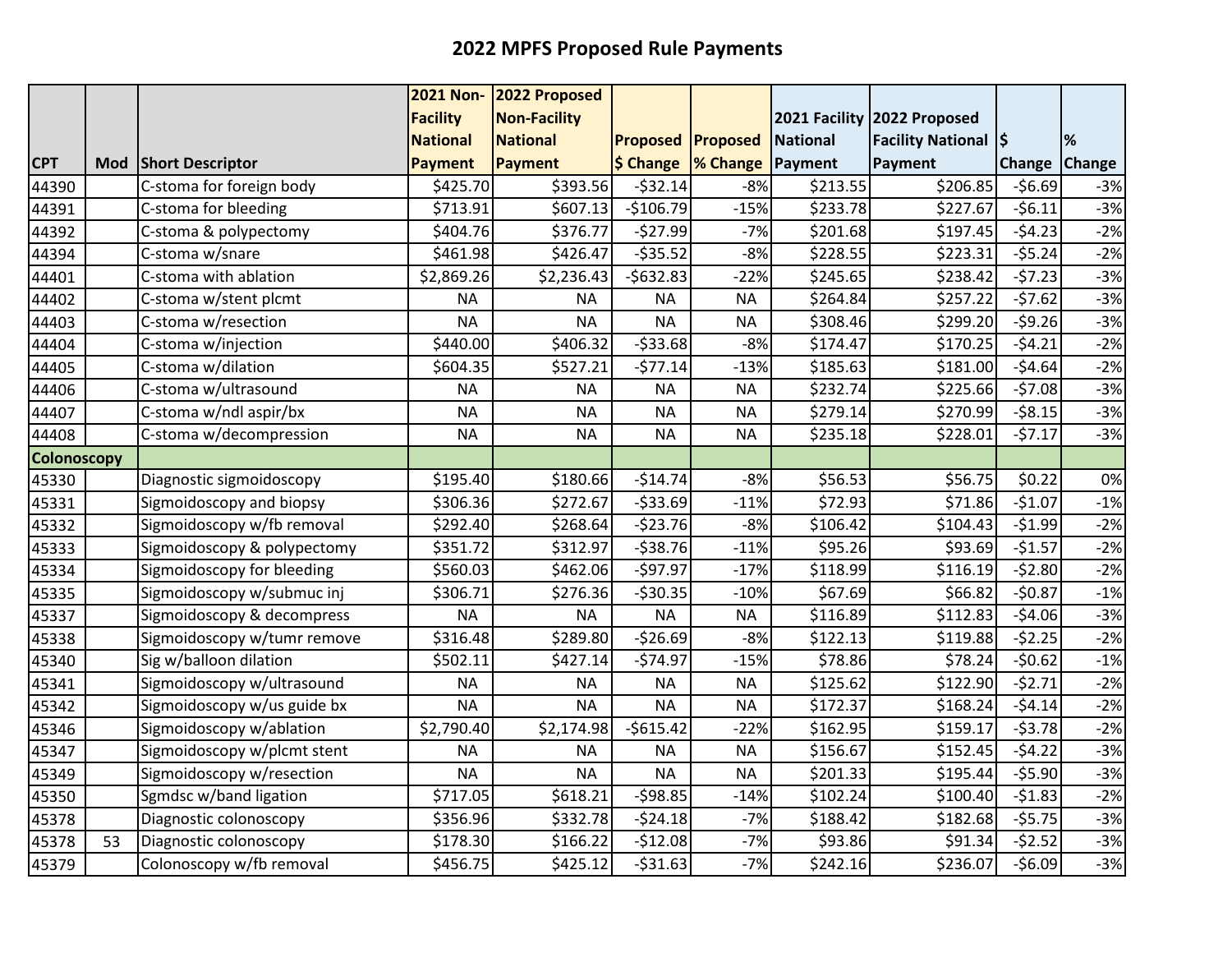|                        |           |                               | <b>2021 Non-</b> | 2022 Proposed       |                          |                          |                 |                             |               |               |
|------------------------|-----------|-------------------------------|------------------|---------------------|--------------------------|--------------------------|-----------------|-----------------------------|---------------|---------------|
|                        |           |                               | <b>Facility</b>  | <b>Non-Facility</b> |                          |                          |                 | 2021 Facility 2022 Proposed |               |               |
|                        |           |                               | <b>National</b>  | <b>National</b>     | <b>Proposed Proposed</b> |                          | <b>National</b> | <b>Facility National S</b>  |               | %             |
| <b>CPT</b>             | Mod       | <b>Short Descriptor</b>       | <b>Payment</b>   | <b>Payment</b>      | \$ Change                | <b>1% Change</b> Payment |                 | Payment                     | <b>Change</b> | <b>Change</b> |
| 45380                  |           | Colonoscopy and biopsy        | \$461.64         | \$419.08            | $-542.56$                | $-9%$                    | \$204.12        | \$198.12                    | $-56.00$      | $-3%$         |
| 45381                  |           | Colonoscopy submucous inj     | \$465.47         | \$426.47            | $-539.01$                | $-8%$                    | \$204.12        | \$197.45                    | $-56.67$      | $-3%$         |
| 45382                  |           | Colonoscopy/control bleeding  | \$741.13         | \$633.65            | $-$107.47$               | $-15%$                   | \$262.75        | \$254.87                    | $-57.87$      | $-3%$         |
| 45384                  |           | Lesion remove colonoscopy     | \$518.51         | \$470.46            | $-548.06$                | $-9%$                    | \$231.69        | \$225.32                    | $-56.37$      | $-3%$         |
| 45385                  |           | Lesion removal colonoscopy    | \$478.04         | \$442.58            | $-535.45$                | $-7%$                    | \$257.86        | \$250.51                    | $-57.35$      | $-3%$         |
| 45386                  |           | Colonoscopy dilate stricture  | \$662.62         | \$578.92            | $-$83.70$                | $-13%$                   | \$214.94        | \$208.87                    | $-$6.07$      | $-3%$         |
| 45388                  |           | Colonoscopy w/ablation        | \$2,962.77       | \$2,309.63          | $-5653.14$               | $-22%$                   | \$274.96        | \$266.96                    | $-58.00$      | $-3%$         |
| 45389                  |           | Colonoscopy w/stent plcmt     | <b>NA</b>        | <b>NA</b>           | <b>NA</b>                | <b>NA</b>                | \$294.15        | \$284.76                    | $-59.39$      | $-3%$         |
| 45390                  |           | Colonoscopy w/resection       | <b>NA</b>        | <b>NA</b>           | <b>NA</b>                | <b>NA</b>                | \$337.07        | \$326.06                    | $-511.01$     | $-3%$         |
| 45391                  |           | Colonoscopy w/endoscope us    | <b>NA</b>        | <b>NA</b>           | <b>NA</b>                | <b>NA</b>                | \$261.00        | \$253.86                    | $-57.14$      | $-3%$         |
| 45392                  |           | Colonoscopy w/endoscopic fnb  | <b>NA</b>        | <b>NA</b>           | <b>NA</b>                | <b>NA</b>                | \$309.50        | \$299.20                    | $-$10.30$     | $-3%$         |
| 45393                  |           | Colonoscopy w/decompression   | <b>NA</b>        | <b>NA</b>           | <b>NA</b>                | <b>NA</b>                | \$257.16        | \$247.48                    | $-59.68$      | $-4%$         |
| 45398                  |           | Colonoscopy w/band ligation   | \$880.35         | \$772.00            | $-$108.35$               | $-12%$                   | \$239.02        | \$232.37                    | $-56.64$      | $-3%$         |
| <b>CT Colonography</b> |           |                               |                  |                     |                          |                          |                 |                             |               |               |
| 74261                  |           | Ct colonography dx            | \$480.83         | \$413.37            | $-$67.46$                | $-14%$                   | <b>NA</b>       | <b>NA</b>                   | <b>NA</b>     | <b>NA</b>     |
| 74261                  | <b>TC</b> | Ct colonography dx            | \$362.89         | \$300.21            | $-562.68$                | $-17%$                   | <b>NA</b>       | <b>NA</b>                   | <b>NA</b>     | <b>NA</b>     |
| 74261                  | 26        | Ct colonography dx            | \$117.94         | \$113.16            | $-54.77$                 | $-4%$                    | \$117.94        | \$113.16                    | $-54.77$      | $-4%$         |
| 74262                  |           | Ct colonography dx w/dye      | \$541.89         | \$464.75            | $-577.14$                | $-14%$                   | <b>NA</b>       | <b>NA</b>                   | <b>NA</b>     | <b>NA</b>     |
| 74262                  | <b>TC</b> | Ct colonography dx w/dye      | \$419.42         | \$346.88            | $-572.53$                | $-17%$                   | <b>NA</b>       | <b>NA</b>                   | <b>NA</b>     | <b>NA</b>     |
| 74262                  | 26        | Ct colonography dx w/dye      | \$122.47         | \$117.87            | $-54.61$                 | $-4%$                    | \$122.47        | \$117.87                    | $-54.61$      | $-4%$         |
| 74263                  |           | Ct colonography screening     | \$774.63         | \$629.96            | $-$144.67$               | $-19%$                   | <b>NA</b>       | <b>NA</b>                   | <b>NA</b>     | <b>NA</b>     |
| 74263                  | <b>TC</b> | Ct colonography screening     | \$660.88         | \$521.50            | $-5139.38$               | $-21%$                   | <b>NA</b>       | <b>NA</b>                   | <b>NA</b>     | <b>NA</b>     |
| 74263                  | 26        | Ct colonography screening     | \$113.75         | \$108.46            | $-55.29$                 | $-5%$                    | \$113.75        | \$108.46                    | $-55.29$      | $-5%$         |
|                        |           | <b>GI pathology specimens</b> |                  |                     |                          |                          |                 |                             |               |               |
| 88304                  |           | Tissue exam by pathologist    | \$42.22          | \$42.31             | \$0.09                   | 0%                       | <b>NA</b>       | <b>NA</b>                   | <b>NA</b>     | <b>NA</b>     |
| 88304                  | <b>TC</b> | Tissue exam by pathologist    | \$30.71          | \$31.23             | \$0.52                   | 2%                       | <b>NA</b>       | <b>NA</b>                   | <b>NA</b>     | <b>NA</b>     |
| 88304                  | 26        | Tissue exam by pathologist    | \$11.51          | \$11.08             | $-50.43$                 | $-4%$                    | \$11.51         | \$11.08                     | $-50.43$      | $-4%$         |
| 88305                  |           | Tissue exam by pathologist    | \$71.53          | \$69.85             | $-51.68$                 | $-2%$                    | <b>NA</b>       | <b>NA</b>                   | <b>NA</b>     | <b>NA</b>     |
| 88305                  | <b>TC</b> | Tissue exam by pathologist    | \$33.85          | \$33.92             | \$0.07                   | 0%                       | <b>NA</b>       | <b>NA</b>                   | <b>NA</b>     | <b>NA</b>     |
| 88305                  | 26        | Tissue exam by pathologist    | \$37.68          | \$35.93             | $-51.75$                 | $-5%$                    | \$37.68         | \$35.93                     | $-51.75$      | $-5%$         |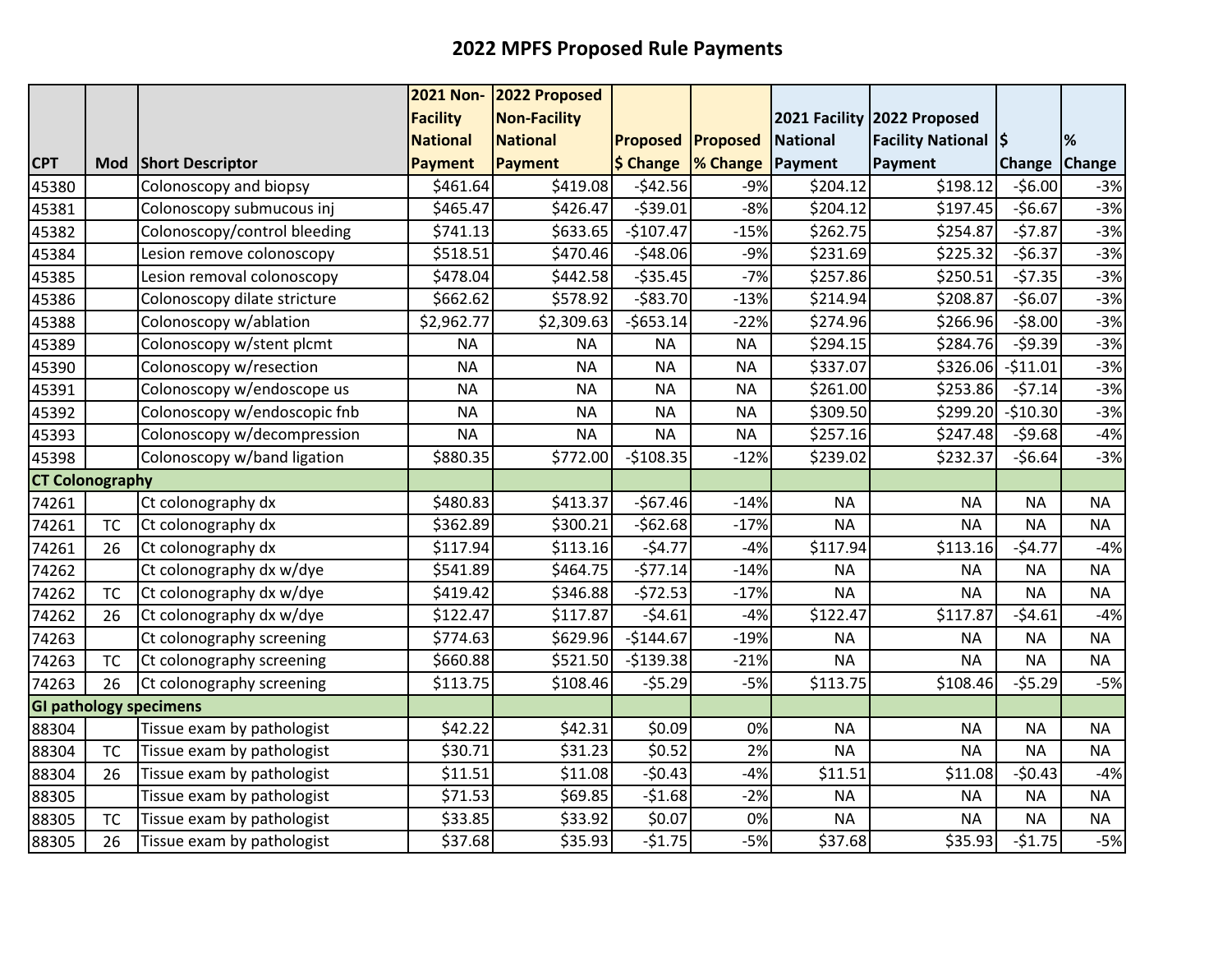|                 |           |                                 | <b>2021 Non-</b> | 2022 Proposed       |                          |                                           |                 |                             |               |               |
|-----------------|-----------|---------------------------------|------------------|---------------------|--------------------------|-------------------------------------------|-----------------|-----------------------------|---------------|---------------|
|                 |           |                                 | <b>Facility</b>  | <b>Non-Facility</b> |                          |                                           |                 | 2021 Facility 2022 Proposed |               |               |
|                 |           |                                 | <b>National</b>  | <b>National</b>     | <b>Proposed Proposed</b> |                                           | <b>National</b> | <b>Facility National S</b>  |               | %             |
| <b>CPT</b>      |           | Mod Short Descriptor            | Payment          | <b>Payment</b>      |                          | $\frac{1}{2}$ Change $\frac{1}{2}$ Change | Payment         | Payment                     | <b>Change</b> | <b>Change</b> |
| <b>GI tests</b> |           |                                 |                  |                     |                          |                                           |                 |                             |               |               |
| 91010           |           | Esophagus motility study        | \$227.50         | \$215.92            | $-511.58$                | $-5%$                                     | <b>NA</b>       | <b>NA</b>                   | <b>NA</b>     | <b>NA</b>     |
| 91010           | <b>TC</b> | Esophagus motility study        | \$161.56         | \$152.12            | $-59.44$                 | $-6%$                                     | <b>NA</b>       | <b>NA</b>                   | <b>NA</b>     | <b>NA</b>     |
| 91010           | 26        | Esophagus motility study        | \$65.95          | \$63.80             | $-52.15$                 | $-3%$                                     | \$65.95         | \$63.80                     | $-52.15$      | $-3%$         |
| 91013           |           | Esophgl motil w/stim/perfus     | \$27.22          | \$25.19             | $-52.03$                 | $-7%$                                     | <b>NA</b>       | <b>NA</b>                   | <b>NA</b>     | <b>NA</b>     |
| 91013           | <b>TC</b> | Esophgl motil w/stim/perfus     | \$17.80          | \$16.12             | $-51.68$                 | $-9%$                                     | <b>NA</b>       | <b>NA</b>                   | <b>NA</b>     | <b>NA</b>     |
| 91013           | 26        | Esophgl motil w/stim/perfus     | \$9.42           | \$9.07              | $-50.35$                 | $-4%$                                     | \$9.42          | \$9.07                      | $-50.35$      | $-4%$         |
| 91020           |           | <b>Gastric motility studies</b> | \$288.57         | \$268.64            | $-$19.93$                | $-7%$                                     | <b>NA</b>       | <b>NA</b>                   | <b>NA</b>     | <b>NA</b>     |
| 91020           | <b>TC</b> | Gastric motility studies        | \$214.24         | \$197.11            | $-517.13$                | $-8%$                                     | <b>NA</b>       | <b>NA</b>                   | <b>NA</b>     | <b>NA</b>     |
| 91020           | 26        | Gastric motility studies        | \$74.32          | \$71.53             | $-52.80$                 | $-4%$                                     | \$74.32         | \$71.53                     | $-52.80$      | $-4%$         |
| 91022           |           | Duodenal motility study         | \$179.35         | \$173.27            | $-56.08$                 | $-3%$                                     | <b>NA</b>       | <b>NA</b>                   | <b>NA</b>     | <b>NA</b>     |
| 91022           | <b>TC</b> | Duodenal motility study         | \$105.38         | \$102.42            | $-52.96$                 | $-3%$                                     | <b>NA</b>       | <b>NA</b>                   | <b>NA</b>     | <b>NA</b>     |
| 91022           | 26        | Duodenal motility study         | \$73.97          | \$70.85             | $-53.12$                 | $-4%$                                     | \$73.97         | \$70.85                     | $-53.12$      | $-4%$         |
| 91030           |           | Acid perfusion of esophagus     | \$151.44         | \$144.06            | $-57.38$                 | $-5%$                                     | <b>NA</b>       | <b>NA</b>                   | <b>NA</b>     | <b>NA</b>     |
| 91030           | <b>TC</b> | Acid perfusion of esophagus     | \$104.33         | \$99.06             | $-55.27$                 | $-5%$                                     | <b>NA</b>       | <b>NA</b>                   | <b>NA</b>     | <b>NA</b>     |
| 91030           | 26        | Acid perfusion of esophagus     | \$47.11          | \$45.00             | $-52.11$                 | $-4%$                                     | \$47.11         | \$45.00                     | $-52.11$      | $-4%$         |
| 91034           |           | Gastroesophageal reflux test    | \$204.12         | \$184.69            | $-519.43$                | $-10%$                                    | <b>NA</b>       | <b>NA</b>                   | <b>NA</b>     | <b>NA</b>     |
| 91034           | <b>TC</b> | Gastroesophageal reflux test    | \$153.88         | \$135.66            | $-518.22$                | $-12%$                                    | <b>NA</b>       | <b>NA</b>                   | <b>NA</b>     | <b>NA</b>     |
| 91034           | 26        | Gastroesophageal reflux test    | \$50.25          | \$49.03             | $-51.22$                 | $-2%$                                     | \$50.25         | \$49.03                     | $-51.22$      | $-2%$         |
| 91035           |           | G-esoph reflx tst w/electrod    | \$516.77         | \$427.47            | $-589.29$                | $-17%$                                    | <b>NA</b>       | <b>NA</b>                   | <b>NA</b>     | <b>NA</b>     |
| 91035           | <b>TC</b> | G-esoph reflx tst w/electrod    | \$433.72         | \$347.89            | $-585.83$                | $-20%$                                    | <b>NA</b>       | <b>NA</b>                   | <b>NA</b>     | <b>NA</b>     |
| 91035           | 26        | G-esoph reflx tst w/electrod    | \$83.05          | \$79.58             | $-53.46$                 | $-4%$                                     | \$83.05         | \$79.58                     | $-53.46$      | $-4%$         |
| 91037           |           | Esoph imped function test       | \$178.65         | \$164.88            | $-$13.77$                | $-8%$                                     | <b>NA</b>       | <b>NA</b>                   | <b>NA</b>     | <b>NA</b>     |
| 91037           | <b>TC</b> | Esoph imped function test       | \$128.76         | \$116.86            | $-$11.90$                | $-9%$                                     | <b>NA</b>       | <b>NA</b>                   | <b>NA</b>     | <b>NA</b>     |
| 91037           | 26        | Esoph imped function test       | \$49.90          | \$48.02             | $-51.88$                 | $-4%$                                     | \$49.90         | \$48.02                     | $-51.88$      | $-4%$         |
| 91038           |           | Esoph imped funct test > 1hr    | \$461.64         | \$378.11            | $-583.52$                | $-18%$                                    | <b>NA</b>       | <b>NA</b>                   | <b>NA</b>     | <b>NA</b>     |
| 91038           | <b>TC</b> | Esoph imped funct test > 1hr    | \$405.11         | \$323.71            | $-581.40$                | $-20%$                                    | <b>NA</b>       | <b>NA</b>                   | <b>NA</b>     | <b>NA</b>     |
| 91038           | 26        | Esoph imped funct test > 1hr    | \$56.53          | \$54.40             | $-52.13$                 | $-4%$                                     | \$56.53         | \$54.40                     | $-52.13$      | $-4%$         |
| 91040           |           | Esoph balloon distension tst    | \$562.13         | \$477.51            | $-584.62$                | $-15%$                                    | <b>NA</b>       | <b>NA</b>                   | <b>NA</b>     | <b>NA</b>     |
| 91040           | <b>TC</b> | Esoph balloon distension tst    | \$512.23         | \$429.15            | $-583.08$                | $-16%$                                    | <b>NA</b>       | <b>NA</b>                   | <b>NA</b>     | <b>NA</b>     |
| 91040           | 26        | Esoph balloon distension tst    | \$49.90          | \$48.36             | $-51.54$                 | $-3%$                                     | \$49.90         | \$48.36                     | $-51.54$      | $-3%$         |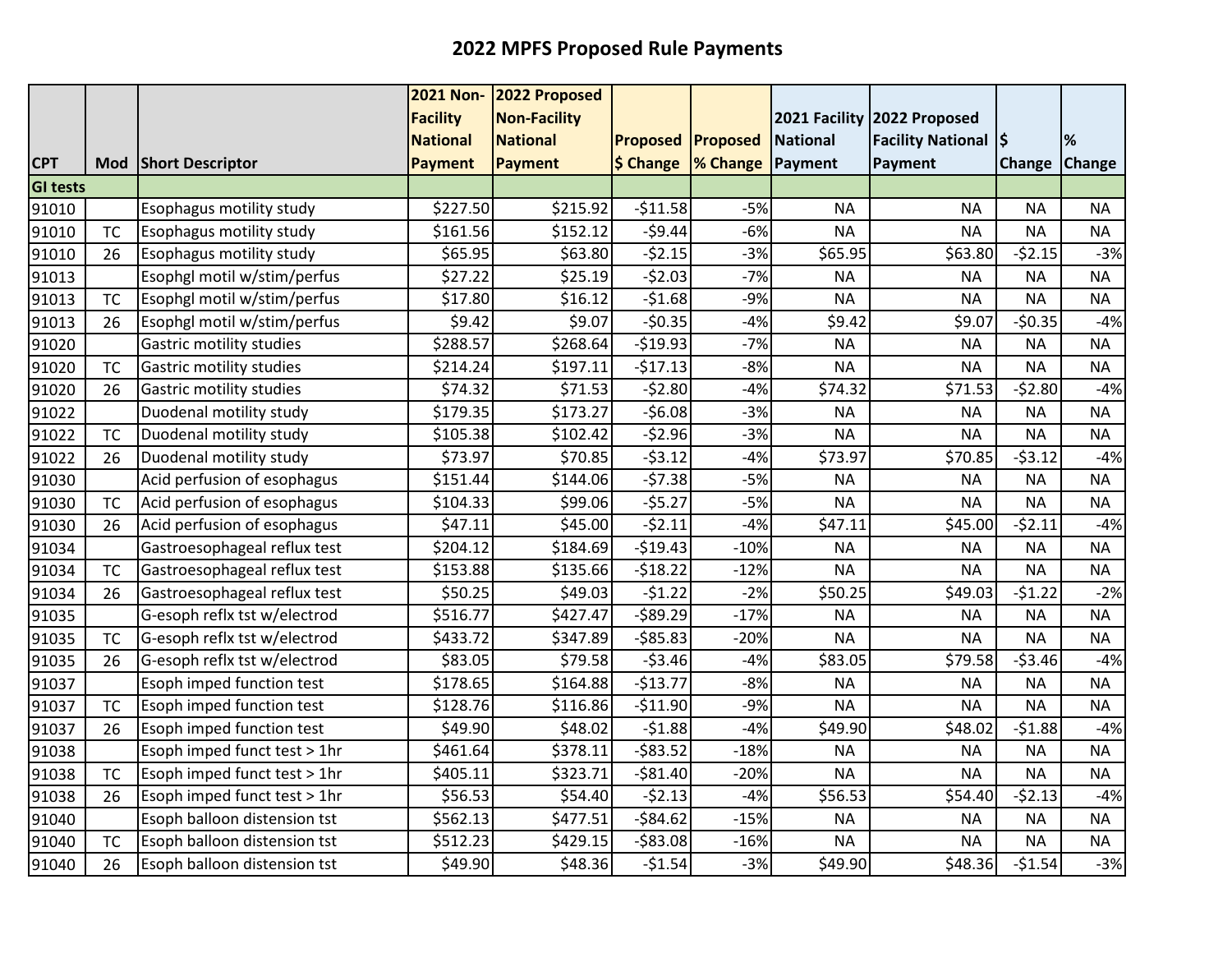|            |           |                              | <b>2021 Non-</b> | 2022 Proposed       |                          |           |                 |                             |               |               |
|------------|-----------|------------------------------|------------------|---------------------|--------------------------|-----------|-----------------|-----------------------------|---------------|---------------|
|            |           |                              | <b>Facility</b>  | <b>Non-Facility</b> |                          |           |                 | 2021 Facility 2022 Proposed |               |               |
|            |           |                              | <b>National</b>  | <b>National</b>     | <b>Proposed Proposed</b> |           | <b>National</b> | <b>Facility National S</b>  |               | %             |
| <b>CPT</b> |           | Mod Short Descriptor         | <b>Payment</b>   | <b>Payment</b>      | \$ Change  % Change      |           | Payment         | <b>Payment</b>              | <b>Change</b> | <b>Change</b> |
| 91065      |           | Breath hydrogen/methane test | \$94.21          | \$86.97             | $-57.24$                 | $-8%$     | <b>NA</b>       | <b>NA</b>                   | <b>NA</b>     | <b>NA</b>     |
| 91065      | <b>TC</b> | Breath hydrogen/methane test | \$83.74          | \$77.23             | $-56.51$                 | $-8%$     | <b>NA</b>       | <b>NA</b>                   | <b>NA</b>     | <b>NA</b>     |
| 91065      | 26        | Breath hydrogen/methane test | \$10.47          | \$9.74              | $-50.73$                 | $-7%$     | \$10.47         | \$9.74                      | $-50.73$      | $-7%$         |
| 9111X      |           | Gi trc img intral colon      | <b>NA</b>        | \$780.74            | <b>NA</b>                | <b>NA</b> | <b>NA</b>       | <b>NA</b>                   | <b>NA</b>     | <b>NA</b>     |
| 9111X      | <b>TC</b> | Gi trc img intral colon      | <b>NA</b>        | \$664.21            | <b>NA</b>                | <b>NA</b> | <b>NA</b>       | <b>NA</b>                   | <b>NA</b>     | <b>NA</b>     |
| 9111X      | 26        | Gi trc img intral colon      | <b>NA</b>        | \$116.52            | <b>NA</b>                | <b>NA</b> | <b>NA</b>       | \$116.52                    | <b>NA</b>     | <b>NA</b>     |
| 91110      |           | Gi tract capsule endoscopy   | \$885.59         | \$678.99            | $-5206.60$               | $-23%$    | <b>NA</b>       | <b>NA</b>                   | <b>NA</b>     | <b>NA</b>     |
| 91110      | <b>TC</b> | Gi tract capsule endoscopy   | \$757.18         | \$568.85            | $-5188.34$               | $-25%$    | <b>NA</b>       | <b>NA</b>                   | <b>NA</b>     | <b>NA</b>     |
| 91110      | 26        | Gi tract capsule endoscopy   | \$128.41         | \$110.14            | $-518.26$                | $-14%$    | \$128.41        | \$110.14                    | $-518.26$     | $-14%$        |
| 91111      |           | Esophageal capsule endoscopy | \$969.68         | \$803.91            | $-$165.77$               | $-17%$    | <b>NA</b>       | <b>NA</b>                   | <b>NA</b>     | <b>NA</b>     |
| 91111      | <b>TC</b> | Esophageal capsule endoscopy | \$918.04         | \$756.22            | $-5161.82$               | $-18%$    | <b>NA</b>       | <b>NA</b>                   | <b>NA</b>     | <b>NA</b>     |
| 91111      | 26        | Esophageal capsule endoscopy | \$51.64          | \$47.68             | $-53.96$                 | $-8%$     | \$51.64         | \$47.68                     | $-53.96$      | $-8%$         |
| 91112      |           | Gi wireless capsule measure  | \$1,717.09       | \$1,478.53          | $-5238.56$               | $-14%$    | <b>NA</b>       | <b>NA</b>                   | <b>NA</b>     | <b>NA</b>     |
| 91112      | <b>TC</b> | Gi wireless capsule measure  | \$1,609.27       | \$1,375.10          | $-5234.17$               | $-15%$    | <b>NA</b>       | <b>NA</b>                   | <b>NA</b>     | <b>NA</b>     |
| 91112      | 26        | Gi wireless capsule measure  | \$107.82         | \$103.43            | $-54.39$                 | $-4%$     | \$107.82        | \$103.43                    | $-54.39$      | $-4%$         |
| 91117      |           | Colon motility 6 hr study    | <b>NA</b>        | <b>NA</b>           | <b>NA</b>                | <b>NA</b> | \$138.18        | \$134.66                    | $-53.52$      | $-3%$         |
| 91120      |           | Rectal sensation test        | \$548.17         | \$463.40            | $-584.77$                | $-15%$    | <b>NA</b>       | <b>NA</b>                   | <b>NA</b>     | <b>NA</b>     |
| 91120      | <b>TC</b> | <b>Rectal sensation test</b> | \$498.62         | \$415.38            | $-583.24$                | $-17%$    | <b>NA</b>       | <b>NA</b>                   | <b>NA</b>     | <b>NA</b>     |
| 91120      | 26        | <b>Rectal sensation test</b> | \$49.55          | \$48.02             | $-51.53$                 | $-3%$     | \$49.55         | \$48.02                     | $-51.53$      | $-3%$         |
| 91122      |           | Anal pressure record         | \$278.80         | \$263.60            | $-$15.19$                | $-5%$     | <b>NA</b>       | <b>NA</b>                   | <b>NA</b>     | <b>NA</b>     |
| 91122      | <b>TC</b> | Anal pressure record         | \$189.47         | \$177.97            | $-$11.50$                | $-6%$     | <b>NA</b>       | <b>NA</b>                   | <b>NA</b>     | <b>NA</b>     |
| 91122      | 26        | Anal pressure record         | \$89.33          | \$85.63             | $-53.70$                 | $-4%$     | \$89.33         | \$85.63                     | $-53.70$      | $-4%$         |
| 91132      |           | Electrogastrography          | \$428.14         | \$406.32            | $-521.82$                | $-5%$     | <b>NA</b>       | <b>NA</b>                   | <b>NA</b>     | <b>NA</b>     |
| 91132      | <b>TC</b> | Electrogastrography          | \$401.27         | \$380.46            | $-520.81$                | $-5%$     | <b>NA</b>       | <b>NA</b>                   | <b>NA</b>     | <b>NA</b>     |
| 91132      | 26        | Electrogastrography          | \$26.87          | \$25.86             | $-51.01$                 | $-4%$     | \$26.87         | \$25.86                     | $-51.01$      | $-4%$         |
| 91133      |           | Electrogastrography w/test   | \$451.52         | \$426.80            | $-524.71$                | $-5%$     | <b>NA</b>       | <b>NA</b>                   | <b>NA</b>     | <b>NA</b>     |
| 91133      | <b>TC</b> | Electrogastrography w/test   | \$417.67         | \$394.23            | $-523.44$                | $-6%$     | <b>NA</b>       | <b>NA</b>                   | <b>NA</b>     | <b>NA</b>     |
| 91133      | 26        | Electrogastrography w/test   | \$33.85          | \$32.57             | $-51.27$                 | $-4%$     | \$33.85         | \$32.57                     | $-51.27$      | $-4%$         |
| 91200      |           | Liver elastography           | \$32.80          | \$30.89             | $-51.91$                 | $-6%$     | <b>NA</b>       | <b>NA</b>                   | <b>NA</b>     | <b>NA</b>     |
| 91200      | <b>TC</b> | Liver elastography           | \$21.63          | \$20.48             | $-51.15$                 | $-5%$     | <b>NA</b>       | <b>NA</b>                   | <b>NA</b>     | <b>NA</b>     |
| 91200      | 26        | Liver elastography           | \$11.17          | \$10.41             | $-50.76$                 | $-7%$     | \$11.17         | \$10.41                     | $-50.76$      | $-7%$         |